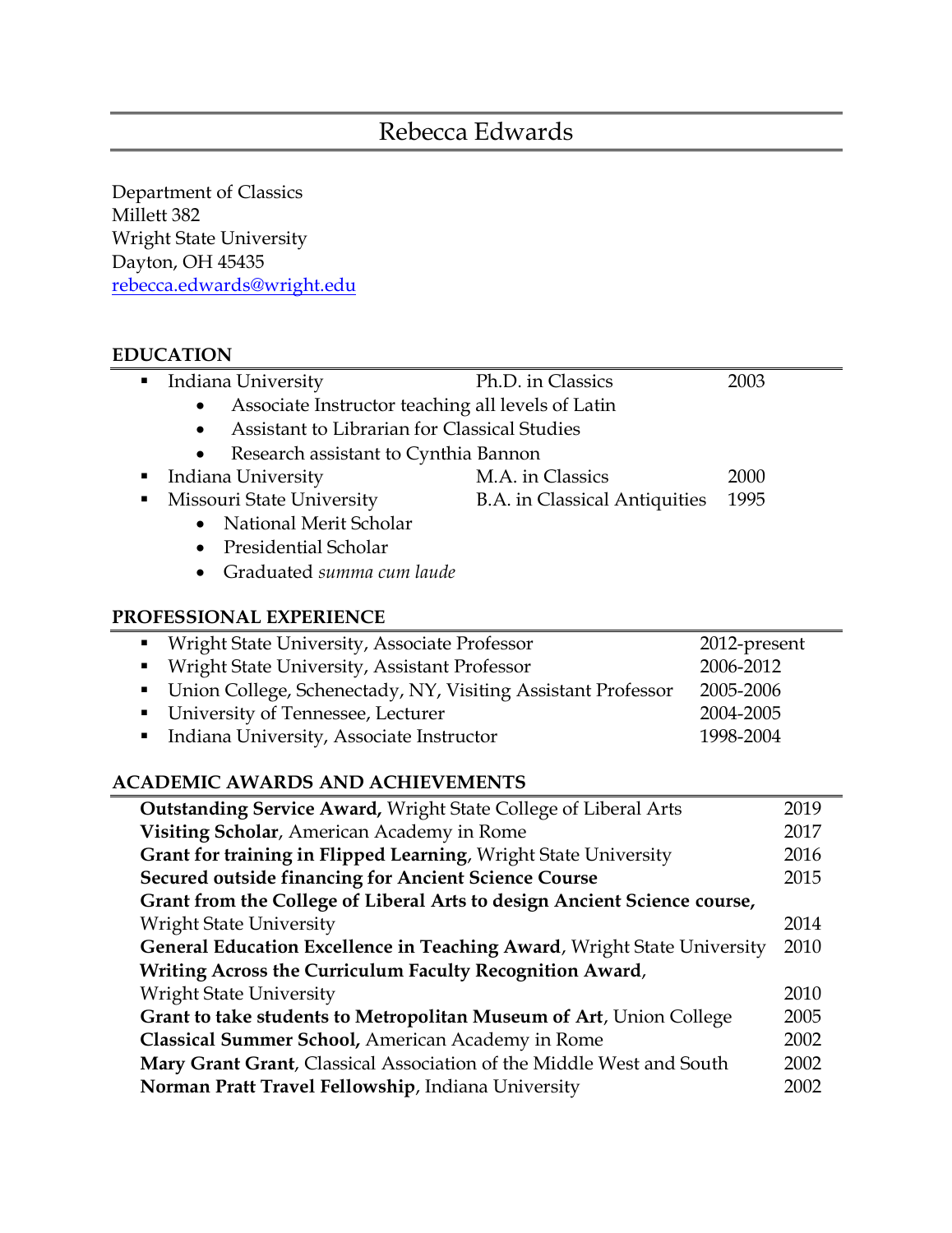#### **SCHOLARSHIP**

#### **Book**

*Tiberius and the Charisma of Augustus: the principate enshrined* (manuscript completed).

#### **Chapter in Book**

"*Devotio*, Disease, and *Remedia* in the *Histories*" in *A Companion to Tacitus*, edited by Victoria Pagán. Oxford: Blackwell, 2011, 237-259.

## **Articles**

- "Pliny's Tacitus: the Politics of Representation," *Bulletin of the Institute of Classical Studies* 61 (2018), 66-77.
- "Caesar Telling Tales: Phaedrus and Tiberius," *Rheinisches Museum für Philologie* 157 (2015), 167-184.
- "His Father's Son and His Son's Father: Augustus and Germanicus in Tiberian Documents," *Studies in Latin Literature and Roman History* 16 (2012), 398-414.
- "Tacitus, Tiberius and Capri," *Latomus* 70 (2011), 1047-1057.
- "Hunting for Boars with Pliny and Tacitus," *Classical Antiquity* 27 (2008), 35-58.

### **Encyclopedia Entries**

"Capreae", "Aulus Caecina Severus", "Cn. Cornelius Dolabella", and "C. Sulpicius Galba" in the *Tacitus Encyclopedia*, edited by Victoria Pagán. Oxford: Blackwell, 2022.

## **Book Reviews**

- Review of A.J. Woodman's commentary on *The Annals of Tacitus, Books 5 and 6* for *Bryn Mawr Classical Review* (2017.10.16)
- Review of Christopher Krebs' *A Most Dangerous Book. Tacitus's* Germania *from the Roman Empire to the Third Reich* for *Classical Bulletin* 86 (2010) 194-196
- Review of Rhiannon Ash's commentary on *Tacitus: Histories Book II* for *Bryn Mawr Classical Review* (2008.10.34)

Review of Stephan Schmal's *Tacitus* for *Bryn Mawr Classical Review* (2006.01.16)

## **Papers Given at Professional Conferences**

"*Princeps Proferendi Imperi Incuriosus*: Tiberius and the *Pax Augusta*", SCS Annual Meeting, Washington, DC, January 2020

"Pliny's Tacitus: The Politics of Representation," SCS Annual Meeting, Chicago, IL, January 2014

"The Charisma of Augustus in Tiberian Inscriptions," CAMWS Annual Meeting, Grand Rapids, MI, April 2011

"*Devotiones:* the Deaths of Galba and Otho in Tacitus' *Histories*," CAMWS Annual Meeting, Minneapolis, MN, April 2009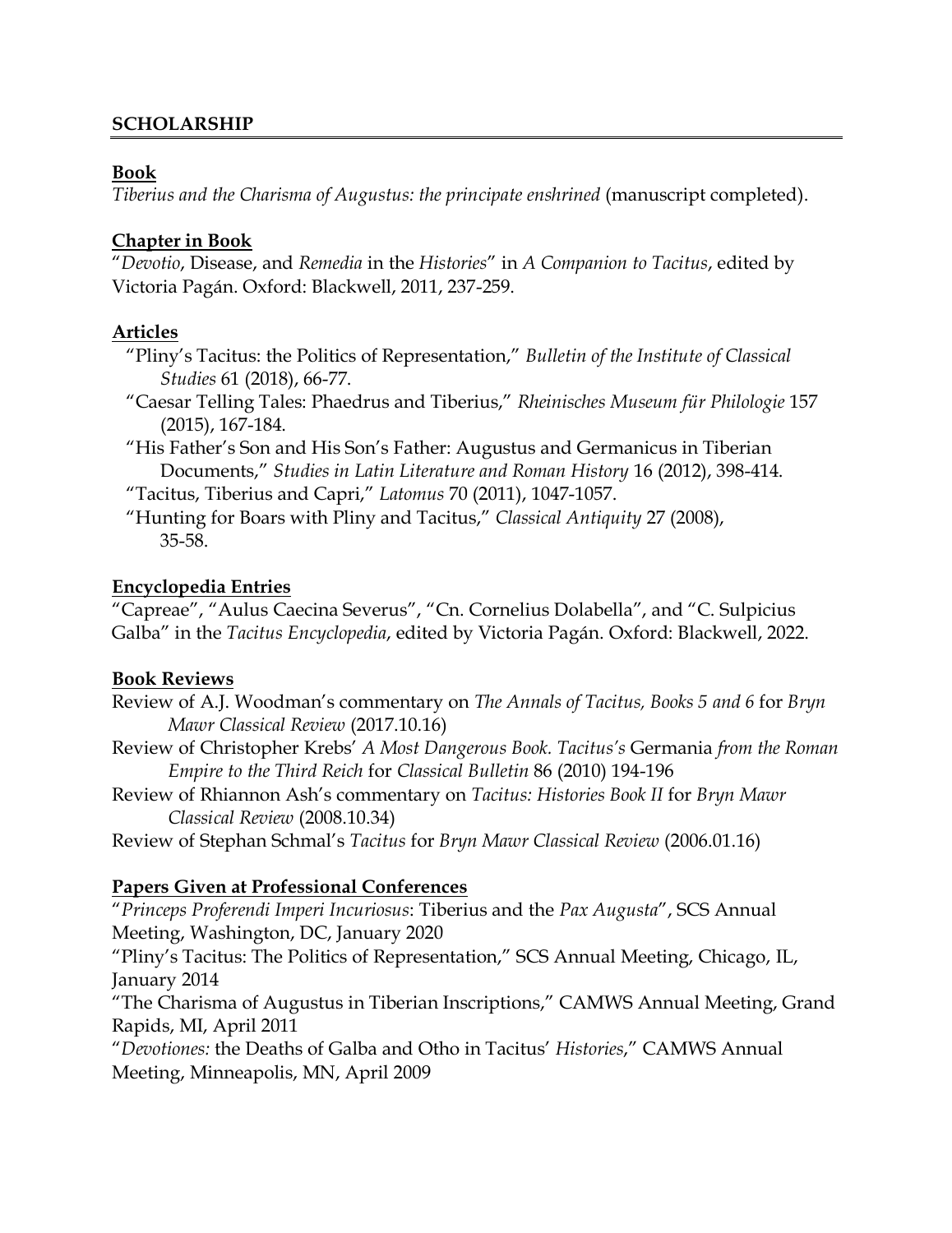"Bringing/Burning Down the House in the Reign of Tiberius/Nero," CAMWS Annual Meeting, Tucson, AZ, April 2008

"No Man is an Island: Tacitus and Tiberius on Capri," CAMWS Annual Meeting, Cincinnati, OH, April 2007

"Telling Tales for Caesar: Phaedrus and the Reign of Tiberius," APA Annual Meeting, Montreal, Quebec, January 2006

"The Headless State: Tacitus and the Burning of the Capitolium," CAMWS Annual Meeting, Madison, WI, April 2005

"Hunting for Boars with Pliny and Tacitus," APA Annual Meeting, San Francisco, CA, January 2004

"Two Horns, Three Religions: How Alexander the Great ended up in the Koran," APA Annual Meeting, Philadelphia, PA, January 2002

"The Poisoning of the Julio-Claudians in Tacitus' *Annals*," CAMWS Annual Meeting, Knoxville, TN, April 2000

# **Invited Lectures, Colloquia, Symposia**

"Active Learning and Engagement Panel," Teaching for Student Success Symposium, Wright State University, 25 August 2015

"Telling Tales for Caesar: Fables in Early Imperial Rome," COLA Faculty Lecture Series, Wright State University, 1 May 2008

# **TEACHING**

## **Courses taught at WSU**

- Beginning Latin
- Intermediate and advanced Latin authors, including: Tacitus, Livy, Seneca, Ovid, Suetonius, and Cicero
- Intermediate and advanced Greek authors, including: Lucian, New Testament, Plato, Herodotus, Thucydides, and Plutarch
- CLS 1500: Introduction to Greek and Roman Cultures (CORE course)
- CLS 1600: Classical Mythology (CORE course)
- CLS 2040: Great Books, including Greek Tragedy, Roman Poetry, and the Ancient Novel
- CLS 3500/5500/HIS 4000/6000: Roman Historiography
- CLS 3500/5500/HIS 4000/6000: History of the Roman Republic
- CLS 3500/5500/HIS 4000/6000: Ancient Biography
- CLS 3400/5400/ART 4110/6110: Roman Art and Architecture
- CLS 3500/5500/HIS 4000/6000/PHL 3990/5990: Ancient Science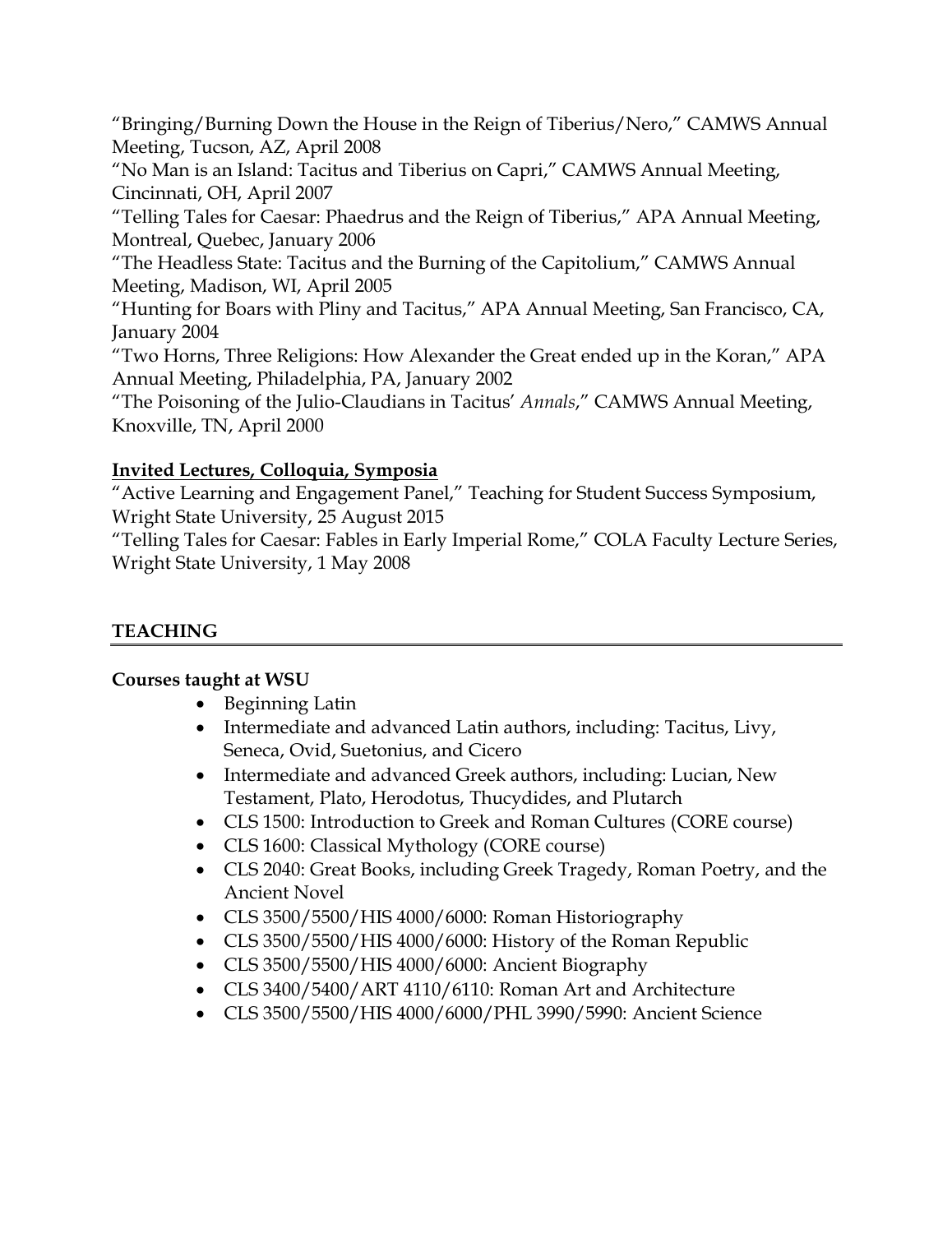## **Graduate Theses, Director**

- Mark Howard, "Rebel Motivations During the Social War and Reasons for their Actions after its End", Master of Humanities, 2019
- Michelle Kempf, "Plutarch's Depiction of Cleopatra," Master of Humanities, 2017

### **Honors Theses, Director**

- Dana Moorman, "Augustan Marriage Laws," 2017
- Shawn Daniels, "A Discussion of Characterization in Plautus," 2008

### **Independent Studies Supervised**

• Joshua Ferdelman, "The Twelve Tables and Roman Society," 2009

## **Thesis Committees, Member**

- Lauren Reder, "Back to Basics: Vergil's *Georgics* and the Agrarian Ideal during the Early Augustan Period," Honors Thesis, defended Fall 2018.
- Katie Luckenbill, "Cavalry in Xenophon," Graduate Thesis, Master of Humanities, defended Spring 2015
- Derrick Niese, "Peltasts and Javelineers in Classical Greek Warfare: Roles, Tactics, and Fighting Methods," Graduate Thesis, Master of Humanities, defended Spring 2012
- Samantha Doggett, "Penelope and Odysseus: An Ideal Marriage," Honors Thesis, defended Spring 2012

## **SERVICE**

## **Department of Classics, Wright State University**

- Founder and Director for the Latin Licensure program
- Coordinator of the Annual Latin Day for area high school students
- Coordinator of the Latin College Credit Plus Program with Butler High School
- Administrator of Prior Learning Assessment for Latin
- Faculty Advisor, Classics Club
- Faculty Advisor, Eta Sigma Phi (National Classics Honor Fraternity)
- Administrator of Classics Department Facebook Page
- Coordinator Latin Transfer Assuredness Guidelines
- Member, Departmental Professional Development Committee, 2014- present
- Member, Departmental Scholarship and Recognition Committee, 2011 present